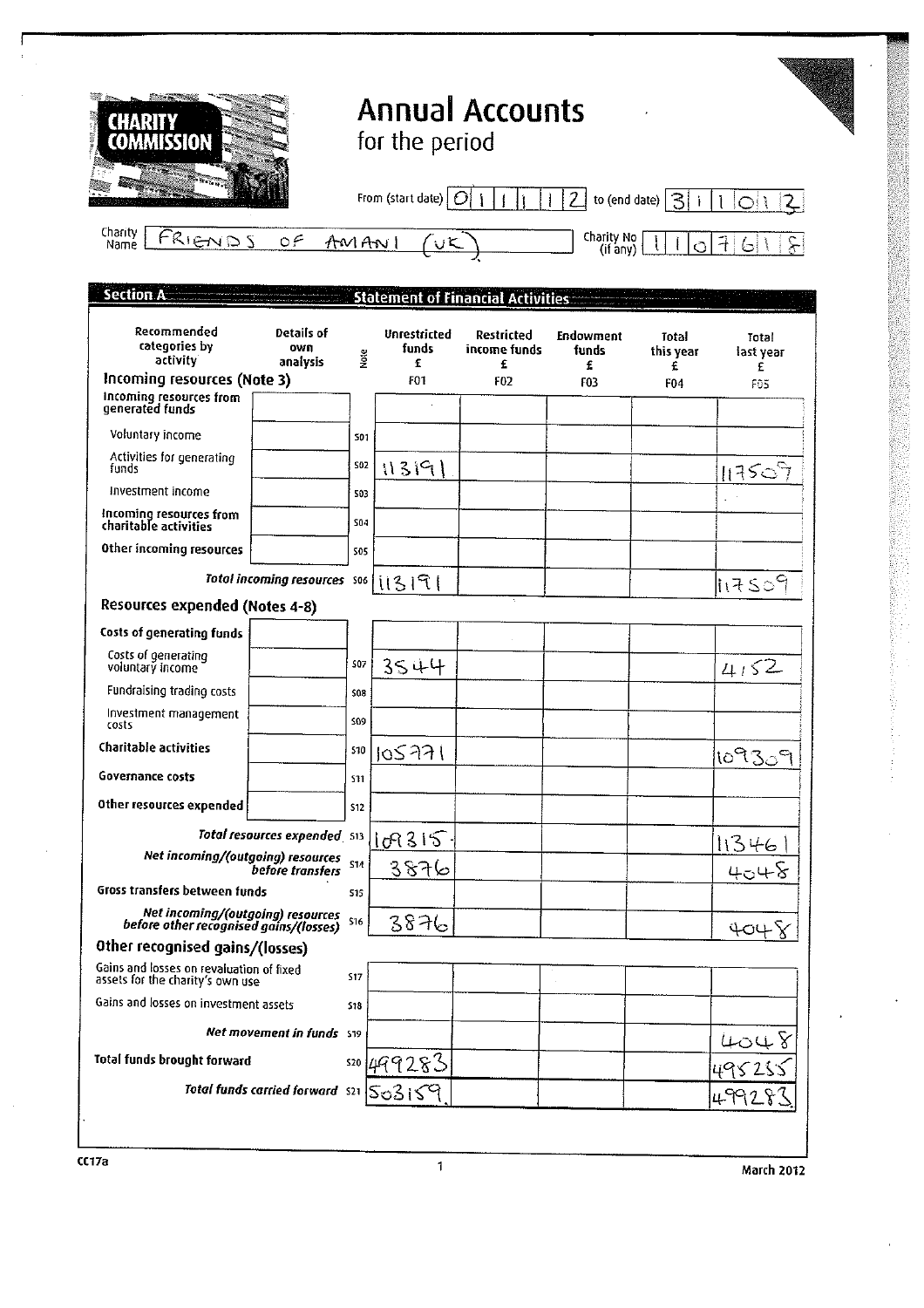| <b>Section B</b>                                                   |            | <b>Balance sheet</b>                  |                                        |                                       |                         |                         |
|--------------------------------------------------------------------|------------|---------------------------------------|----------------------------------------|---------------------------------------|-------------------------|-------------------------|
|                                                                    | Note       | Unrestricted<br>funds<br>£            | <b>Restricted</b><br>income funds<br>£ | <b>Endowment</b><br><b>funds</b><br>£ | Total<br>this year<br>£ | Total<br>last year<br>£ |
| <b>Fixed assets</b>                                                |            | <b>F01</b>                            | F02                                    | FU3                                   | F04                     | 165                     |
| <b>Tangible assets</b><br>(Note 9) B01                             |            |                                       |                                        |                                       |                         |                         |
|                                                                    | <b>BD2</b> |                                       |                                        |                                       |                         |                         |
| (Note 10) 803<br>Investments                                       |            |                                       |                                        |                                       |                         |                         |
| Total fixed assets B04                                             |            |                                       |                                        |                                       |                         |                         |
| <b>Current assets</b>                                              |            |                                       |                                        |                                       |                         |                         |
| Stock and work in progress                                         | <b>B05</b> |                                       |                                        |                                       | $\mathbf{r}$            | $\epsilon$              |
| (Note 11)<br><b>Debtors</b>                                        | <b>BO6</b> |                                       |                                        |                                       |                         |                         |
|                                                                    | 807        |                                       |                                        |                                       |                         |                         |
| (Short term) investments                                           |            |                                       |                                        |                                       |                         |                         |
| Cash at bank and in hand 3 A/CS &<br>MONEY METS                    |            | 808 503159                            |                                        |                                       |                         |                         |
| Total current assets $809$ $5315$                                  |            |                                       |                                        |                                       |                         | L99283                  |
| Creditors: amounts falling<br>due within one year<br>(Note 12) B10 |            |                                       |                                        |                                       |                         |                         |
| Net current assets/(liabilities)                                   |            | 811 503 159                           |                                        |                                       |                         | 499283                  |
| Total assets less current liabilities $ s_{12} $ So $\leq$ i S     |            |                                       |                                        |                                       |                         | 49928                   |
| <b>Creditors: amounts falling</b><br>(Note 12) B13                 |            |                                       |                                        |                                       |                         |                         |
| due after one year<br>Provisions for liabilities and charges       | <b>B14</b> |                                       |                                        |                                       |                         |                         |
|                                                                    |            |                                       |                                        |                                       |                         |                         |
|                                                                    |            | Net assets 815 So3159                 |                                        |                                       |                         | 4992&3                  |
| Funds of the charity                                               |            |                                       |                                        |                                       |                         |                         |
| <b>Unrestricted funds</b>                                          | 816        |                                       |                                        |                                       |                         |                         |
|                                                                    | 817        |                                       |                                        |                                       |                         |                         |
| <b>Restricted income funds</b><br>(Note 13)                        | B18        |                                       |                                        |                                       |                         |                         |
| (Note 13)<br><b>Endowment funds</b>                                | <b>B19</b> |                                       |                                        |                                       |                         |                         |
|                                                                    |            | Total funds $B20 \mid S_0 \leq  S_1 $ |                                        |                                       |                         | 499283                  |
|                                                                    |            |                                       |                                        |                                       |                         |                         |
| Signed by one or two trustees on behalf<br>of all the trustees     |            |                                       | Signature                              | Print name                            |                         | Date of approval        |
|                                                                    |            |                                       |                                        |                                       |                         |                         |
|                                                                    |            |                                       |                                        | M.CRABB                               |                         |                         |
|                                                                    |            |                                       |                                        |                                       |                         |                         |
|                                                                    |            |                                       |                                        |                                       |                         |                         |
|                                                                    |            |                                       |                                        |                                       |                         |                         |
|                                                                    |            |                                       |                                        |                                       |                         |                         |
| CC17a                                                              |            | 2                                     |                                        |                                       |                         | <b>March 2012</b>       |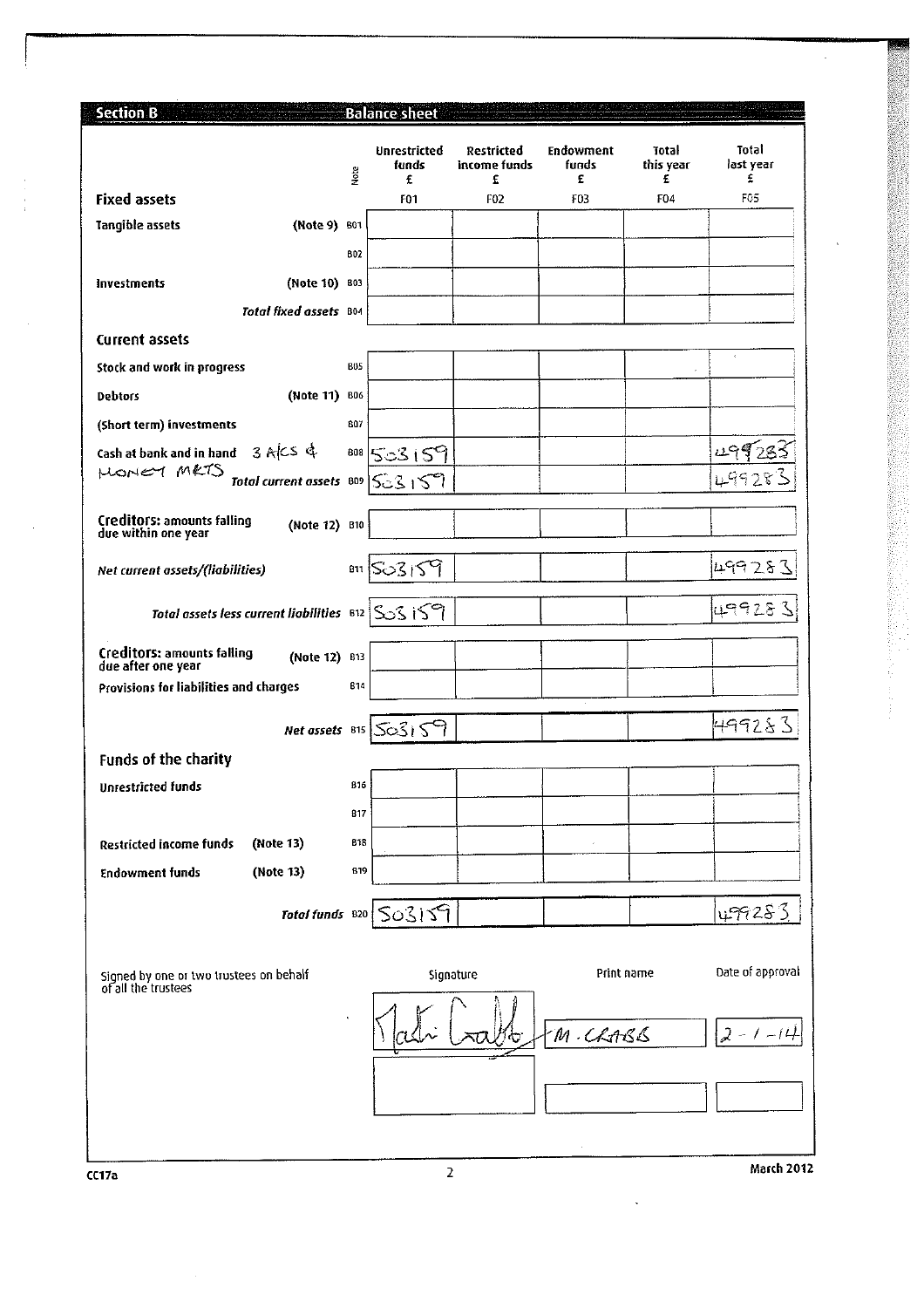| <b>Section Com</b>                                                             | Notes to the accounts                                                                                                                                                                  |                   |
|--------------------------------------------------------------------------------|----------------------------------------------------------------------------------------------------------------------------------------------------------------------------------------|-------------------|
| <b>Note 1 Basis of preparation</b>                                             |                                                                                                                                                                                        |                   |
| This section should be completed by all charities                              |                                                                                                                                                                                        |                   |
|                                                                                |                                                                                                                                                                                        |                   |
| 1.1 Basis of accounting                                                        |                                                                                                                                                                                        |                   |
|                                                                                | These accounts have been prepared on the basis of historic cost (except that investments are shown at market value) in accordance with:                                                |                   |
|                                                                                | Accounting and Reporting by Charities - Statement of Recommended Practice (SORP 2005);                                                                                                 |                   |
| and with*<br>Accounting standards;                                             |                                                                                                                                                                                        |                   |
| or                                                                             | Financial Reporting Standards for Smaller Enterprises (FRSSE);                                                                                                                         |                   |
| and with the Charities Act                                                     |                                                                                                                                                                                        |                   |
| [ <sup>**</sup> except for the following].                                     |                                                                                                                                                                                        |                   |
| Give details in this box if a different standard has been followed.            |                                                                                                                                                                                        |                   |
|                                                                                |                                                                                                                                                                                        |                   |
|                                                                                |                                                                                                                                                                                        |                   |
|                                                                                |                                                                                                                                                                                        |                   |
|                                                                                |                                                                                                                                                                                        |                   |
|                                                                                |                                                                                                                                                                                        |                   |
| *-Tick as appropriate:                                                         |                                                                                                                                                                                        |                   |
|                                                                                | - if all relevant disclosures shown in the pack have been given then please tick "Accounting Standards";                                                                               |                   |
|                                                                                | · if disclosures completed in these accounts have been restricted to those required by the FRSSE, then please tick "Financial Reporting<br>Standards for Smaller Enterprises (FRSSE)". |                   |
| the boxes.                                                                     | **-If no departures from the chosen standards have been made then delete these words; otherwise give details of any changes in                                                         |                   |
| 1.2 Change in basis of accounting                                              |                                                                                                                                                                                        |                   |
|                                                                                | There has been no change to the accounting policies (valuation rules and methods of accounting) since last year                                                                        |                   |
| [§ except for the following].                                                  |                                                                                                                                                                                        |                   |
| Give details in this box of any material changes that have been made.          |                                                                                                                                                                                        |                   |
|                                                                                |                                                                                                                                                                                        |                   |
|                                                                                |                                                                                                                                                                                        |                   |
|                                                                                |                                                                                                                                                                                        |                   |
|                                                                                |                                                                                                                                                                                        |                   |
|                                                                                |                                                                                                                                                                                        |                   |
| § if no changes have been made to accounting policies then delete these words. |                                                                                                                                                                                        |                   |
| 1.3 Changes to previous accounts                                               |                                                                                                                                                                                        |                   |
| No changes have been made to accounts for previous years                       |                                                                                                                                                                                        |                   |
| [§§ except for the following].                                                 |                                                                                                                                                                                        |                   |
| Give details in this box of any material changes that have been made.          |                                                                                                                                                                                        |                   |
|                                                                                |                                                                                                                                                                                        |                   |
|                                                                                |                                                                                                                                                                                        |                   |
|                                                                                |                                                                                                                                                                                        |                   |
|                                                                                |                                                                                                                                                                                        |                   |
|                                                                                |                                                                                                                                                                                        |                   |
|                                                                                | §§ if no changes have been made to accounts for previous periods then delete these words.                                                                                              |                   |
|                                                                                |                                                                                                                                                                                        |                   |
|                                                                                |                                                                                                                                                                                        |                   |
|                                                                                |                                                                                                                                                                                        |                   |
|                                                                                |                                                                                                                                                                                        |                   |
| CC 17a                                                                         | 3                                                                                                                                                                                      | <b>March 2012</b> |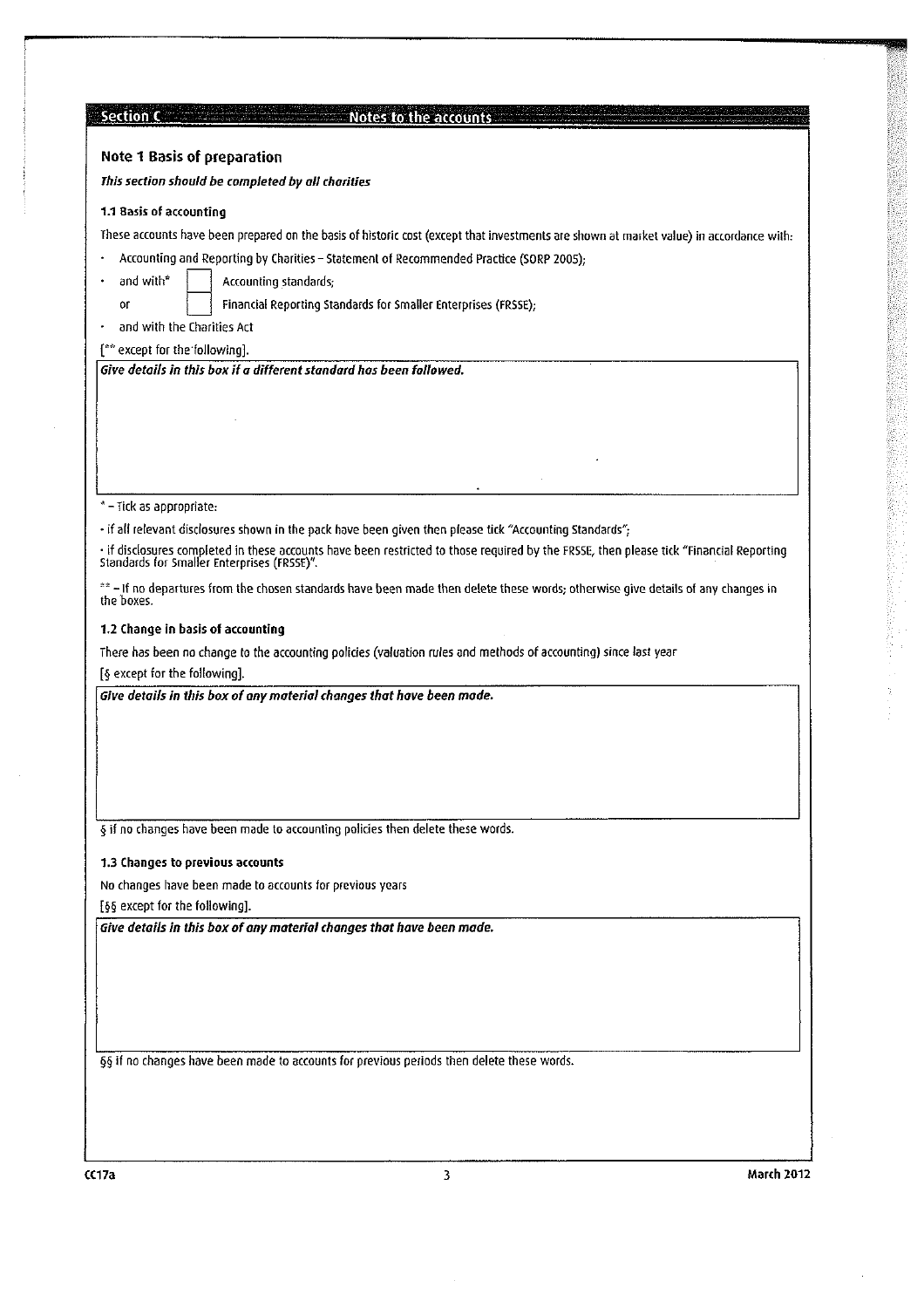

## **Independent Examiner's Report on the Accounts**

| <b>Section A</b>                                           | Independent Examiner's Report                                                                                                                                                                                                                                                                                                                                                                                                                                                                                                                                                                                                                                                                                |
|------------------------------------------------------------|--------------------------------------------------------------------------------------------------------------------------------------------------------------------------------------------------------------------------------------------------------------------------------------------------------------------------------------------------------------------------------------------------------------------------------------------------------------------------------------------------------------------------------------------------------------------------------------------------------------------------------------------------------------------------------------------------------------|
| Report to the trustees/members of                          | Charity Name                                                                                                                                                                                                                                                                                                                                                                                                                                                                                                                                                                                                                                                                                                 |
|                                                            | FRIENDS OF AMANI (UK)                                                                                                                                                                                                                                                                                                                                                                                                                                                                                                                                                                                                                                                                                        |
|                                                            |                                                                                                                                                                                                                                                                                                                                                                                                                                                                                                                                                                                                                                                                                                              |
| On accounts for the year ended                             | 3<br>3<br>I<br>O<br>Charity no (if any)                                                                                                                                                                                                                                                                                                                                                                                                                                                                                                                                                                                                                                                                      |
| Set out on pages                                           | (remember to include the page numbers of additional sheets)                                                                                                                                                                                                                                                                                                                                                                                                                                                                                                                                                                                                                                                  |
| Respective responsibilities of trustees<br>and examiner    | The charity's trustees are responsible for the preparation of the accounts. The charity's<br>trustees consider that an audit is not required for this year under section 144 of the<br>Charities Act 2011 (the Charities Act) and that an independent examination is needed.<br>It is my responsibility to:                                                                                                                                                                                                                                                                                                                                                                                                  |
|                                                            | examine the accounts under section 145 of the Charities Act,                                                                                                                                                                                                                                                                                                                                                                                                                                                                                                                                                                                                                                                 |
|                                                            | to follow the procedures laid down in the general Directions given by the Charity<br>Commission (under section 145(5)(b) of the Charities Act), and                                                                                                                                                                                                                                                                                                                                                                                                                                                                                                                                                          |
|                                                            | to state whether particular matters have come to my attention.                                                                                                                                                                                                                                                                                                                                                                                                                                                                                                                                                                                                                                               |
| Basis of independent examiner's<br>statement               | My examination was carried out in accordance with general Directions given by the<br>Charity Commission. An examination includes a review of the accounting records<br>kept by the charity and a comparison of the accounts presented with those records.<br>It also includes consideration of any unusual items or disclosures in the accounts, and<br>seeking explanations from the trustees concerning any such matters. The procedures<br>undertaken do not provide all the evidence that would be required in an audit, and<br>consequently no opinion is given as to whether the accounts present a 'true and fair'<br>view and the report is limited to those matters set out in the statement below. |
| Independent examiner's statement                           | In connection with my examination, no matter has come to my attention (other than<br>that disclosed below <sup>*</sup> ):                                                                                                                                                                                                                                                                                                                                                                                                                                                                                                                                                                                    |
|                                                            | (1) which gives me reasonable cause to believe that in, any material respect, the<br>requirements:                                                                                                                                                                                                                                                                                                                                                                                                                                                                                                                                                                                                           |
|                                                            | to keep accounting records in accordance with section 130 of the<br>Charities Act:                                                                                                                                                                                                                                                                                                                                                                                                                                                                                                                                                                                                                           |
|                                                            | to prepare accounts which accord with the accounting records and comply<br>with the accounting requirements of the Charities Act have not been met; or<br>(2) to which, in my opinion, attention should be drawn in order to enable a proper<br>understanding of the accounts to be reached.                                                                                                                                                                                                                                                                                                                                                                                                                 |
|                                                            | * Please delete the words in the brackets if they do not apply.                                                                                                                                                                                                                                                                                                                                                                                                                                                                                                                                                                                                                                              |
| Sianed                                                     | /4<br>$\int$<br>Date                                                                                                                                                                                                                                                                                                                                                                                                                                                                                                                                                                                                                                                                                         |
| Name                                                       | NATALIE<br>FROVO                                                                                                                                                                                                                                                                                                                                                                                                                                                                                                                                                                                                                                                                                             |
| Relevant professional qualification(s)<br>or body (if any) | CHARTERED MANAGEMENT ACCOUNTANTS<br>$C$ i M $A$                                                                                                                                                                                                                                                                                                                                                                                                                                                                                                                                                                                                                                                              |
| Address                                                    | 61<br>KOBINS<br>LANE<br>ROM E<br>SOMELSE 7                                                                                                                                                                                                                                                                                                                                                                                                                                                                                                                                                                                                                                                                   |
|                                                            | RA11<br>357                                                                                                                                                                                                                                                                                                                                                                                                                                                                                                                                                                                                                                                                                                  |

ier in de aangeste kommen van die 1de eeu n.C. In 1972 was die 1de eeu n.C. In 1972 was die 1de eeu n.C. In 19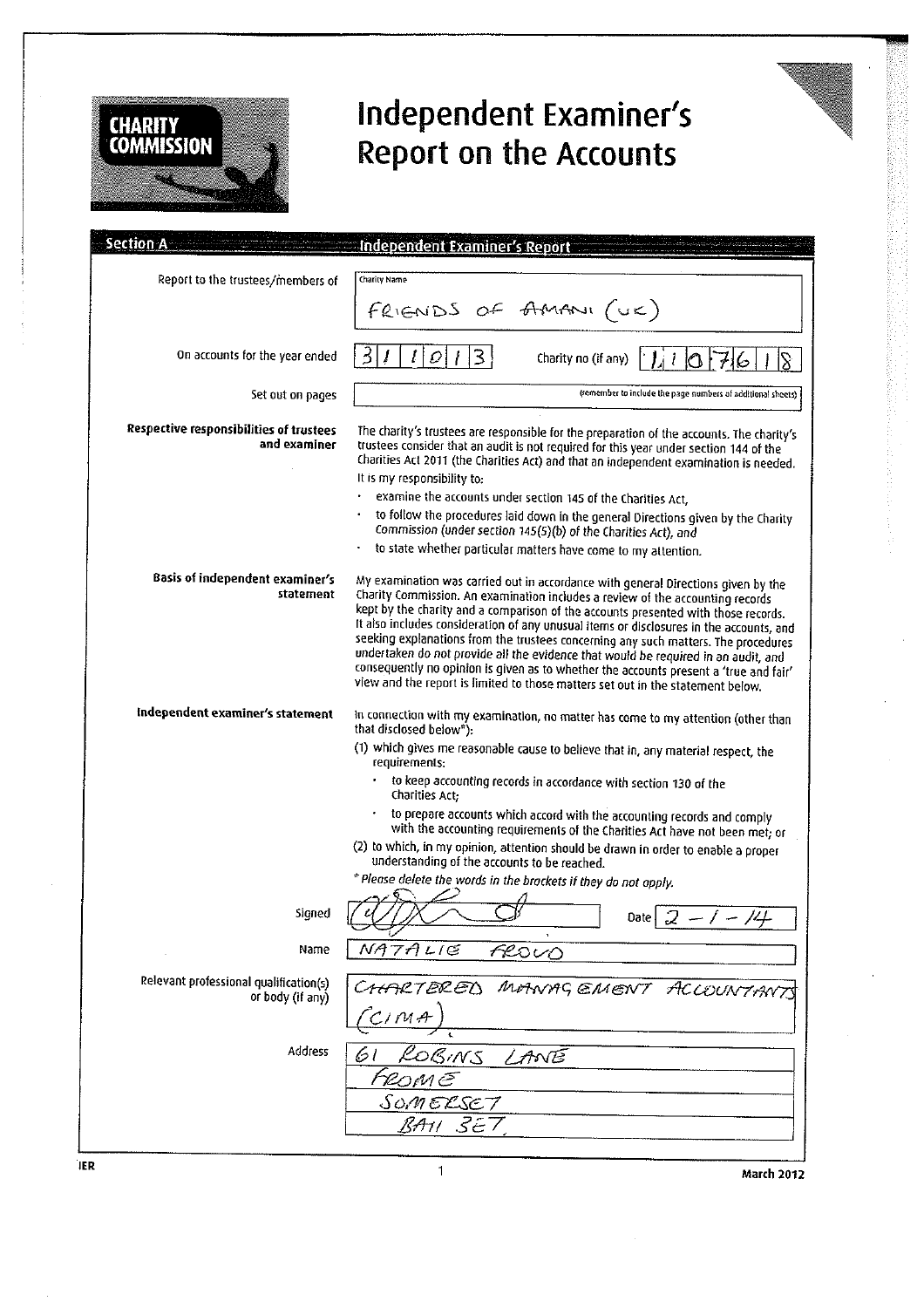| Section B<br>1.장기관 : 도시 2012 부터                                              | <b>Disclosure</b>                                                  |  |
|------------------------------------------------------------------------------|--------------------------------------------------------------------|--|
|                                                                              | Only complete if the examiner needs to highlight material problems |  |
| Give here brief details of any items that the<br>examiner wishes to disclose |                                                                    |  |
| $\bullet$                                                                    |                                                                    |  |
|                                                                              |                                                                    |  |
|                                                                              |                                                                    |  |
|                                                                              |                                                                    |  |
|                                                                              |                                                                    |  |
|                                                                              |                                                                    |  |
|                                                                              |                                                                    |  |
|                                                                              | $\bullet$                                                          |  |
|                                                                              |                                                                    |  |
|                                                                              |                                                                    |  |
|                                                                              |                                                                    |  |
|                                                                              |                                                                    |  |
|                                                                              |                                                                    |  |
|                                                                              |                                                                    |  |
|                                                                              |                                                                    |  |
|                                                                              |                                                                    |  |
|                                                                              |                                                                    |  |
|                                                                              |                                                                    |  |
|                                                                              |                                                                    |  |
|                                                                              |                                                                    |  |
|                                                                              |                                                                    |  |
|                                                                              |                                                                    |  |
|                                                                              |                                                                    |  |
|                                                                              |                                                                    |  |
|                                                                              |                                                                    |  |
|                                                                              |                                                                    |  |
|                                                                              |                                                                    |  |
|                                                                              |                                                                    |  |
|                                                                              |                                                                    |  |
|                                                                              |                                                                    |  |
|                                                                              |                                                                    |  |
|                                                                              |                                                                    |  |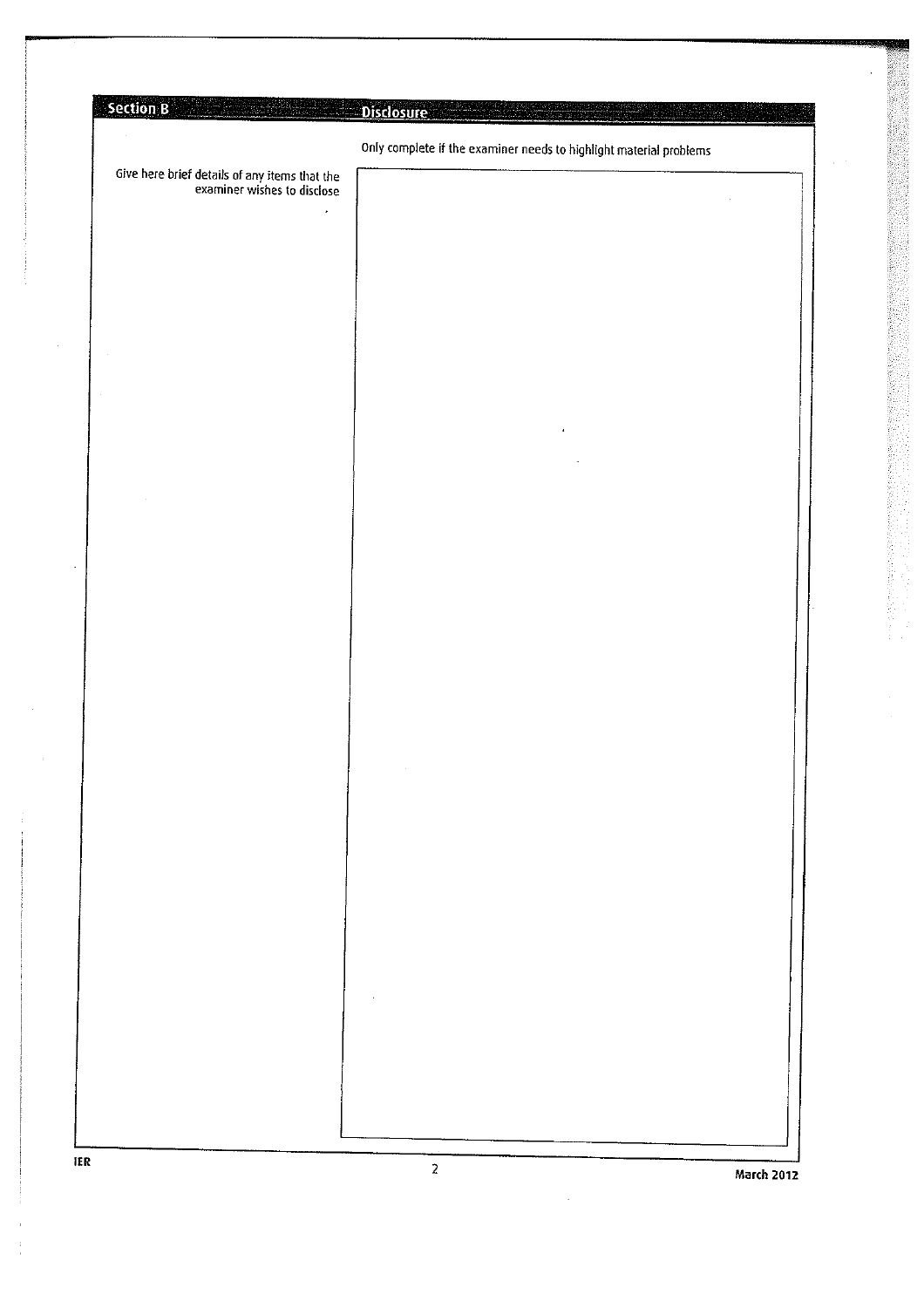

## **Trustees' Annual Report**<br>for the period

| From (start date) $\boxed{O\boxed{1}}$ $\boxed{1}$ $\boxed{1}$ $\boxed{2}$ to (end date) $\boxed{3}$ $\boxed{1}$ $\boxed{O\boxed{1}}$ $\boxed{3}$ |  |  |  |  |
|---------------------------------------------------------------------------------------------------------------------------------------------------|--|--|--|--|
| <b>Defection and Edministration Jurily</b>                                                                                                        |  |  |  |  |

|          | <b>Section A</b>                                     | Reference and administration details        |                                      |                                                                     |
|----------|------------------------------------------------------|---------------------------------------------|--------------------------------------|---------------------------------------------------------------------|
|          | Charity name                                         | FRIENDS<br>OF                               | $A\mathcal{V}AB$<br>(LUK)            |                                                                     |
|          | Other names the charity is known by                  |                                             |                                      |                                                                     |
|          | Registered charity number (if any)                   | $\mathcal{J}$<br>Ω<br>$\lvert \cdot \rvert$ | $\mathcal{S}$                        |                                                                     |
|          | Charity's principal address                          | <u>LITTLE THATCH, L</u>                     |                                      |                                                                     |
|          |                                                      | <u>ETCHILHAMPTON,</u><br>DEVIZES,           |                                      |                                                                     |
|          |                                                      |                                             |                                      |                                                                     |
|          |                                                      | NILISHIRE                                   | Postcode                             | $\mathsf{C}$<br>3<br>M<br>D                                         |
|          | Names of the charity trustees who manage the charity |                                             |                                      |                                                                     |
|          | <b>Trustee Name</b>                                  | Office (if any)                             | Dates acted if not for<br>whole year | Name of person (or body)<br>entitled to appoint<br>trustee (if any) |
| 1        | <u>CRARB</u>                                         | REASURER                                    |                                      |                                                                     |
| 2        | THERINE<br><u>BARTLAN</u>                            | CHAIR LADY.                                 |                                      |                                                                     |
| 3        |                                                      |                                             |                                      |                                                                     |
| 4        |                                                      |                                             |                                      |                                                                     |
| 5        |                                                      |                                             |                                      |                                                                     |
| 6        |                                                      |                                             |                                      |                                                                     |
| 7        |                                                      |                                             |                                      |                                                                     |
| 8        |                                                      |                                             |                                      |                                                                     |
| 9        |                                                      |                                             |                                      |                                                                     |
| 10       |                                                      |                                             |                                      |                                                                     |
| 11       |                                                      |                                             |                                      |                                                                     |
| 12       |                                                      |                                             |                                      |                                                                     |
| 13<br>14 |                                                      |                                             |                                      |                                                                     |
| 15       |                                                      |                                             |                                      |                                                                     |
| 16       |                                                      |                                             |                                      |                                                                     |
| 17       |                                                      |                                             |                                      |                                                                     |
| 18       |                                                      |                                             |                                      |                                                                     |
| 19       |                                                      |                                             |                                      |                                                                     |
| 20       |                                                      |                                             |                                      |                                                                     |

Names of the trustees for the charity, if any (for example, any custodian trustees)

| Dates acted if not for whole year |
|-----------------------------------|
|                                   |
|                                   |
|                                   |
|                                   |
|                                   |

 $\mathbf{1}$ 

**TAR** 

 $\ddot{\phantom{a}}$ 

March 2012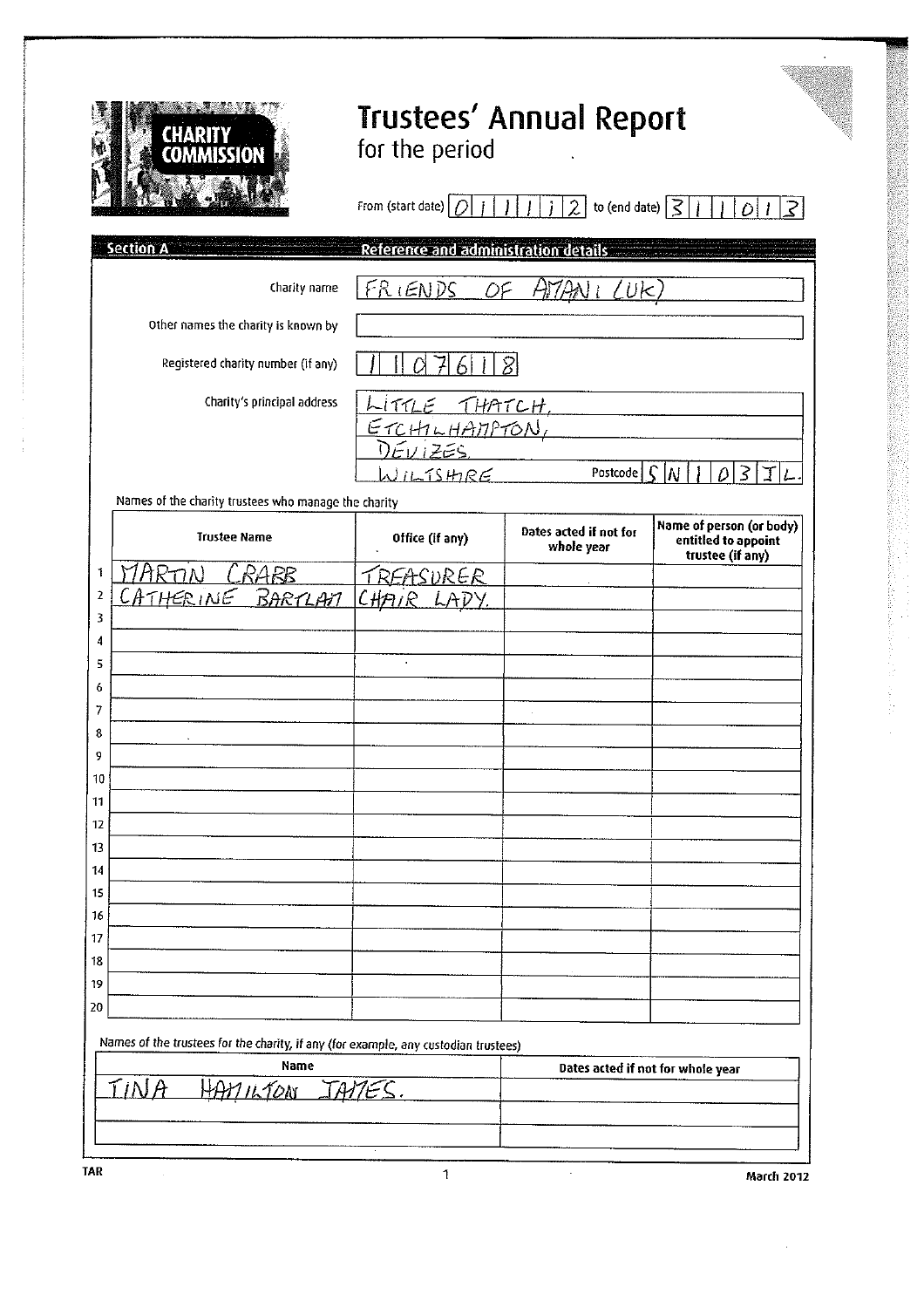| <b>Type of adviser</b>                                                                          | Names and addresses of advisers (optional information)<br>Name                  | <b>Address</b>  |
|-------------------------------------------------------------------------------------------------|---------------------------------------------------------------------------------|-----------------|
|                                                                                                 |                                                                                 |                 |
|                                                                                                 |                                                                                 |                 |
|                                                                                                 |                                                                                 |                 |
|                                                                                                 | Name of chief executive or names of senior staff members (optional information) |                 |
|                                                                                                 |                                                                                 |                 |
| <b>Section B</b>                                                                                |                                                                                 |                 |
|                                                                                                 | <b>Structure, governance and management</b>                                     |                 |
| Description of the charity's trusts<br>Type of governing document                               | CONSTITUTION.                                                                   |                 |
| (eg trust deed, constitution                                                                    |                                                                                 |                 |
| How the charity is constituted<br>(eg trust, association, company)                              | ASSOCIATION.                                                                    |                 |
| Trustee selection methods                                                                       |                                                                                 |                 |
| (eg appointed by, elected by)                                                                   | <u>APPOINTED</u>                                                                | ŖΥ<br>TRUSTEES. |
| Additional governance issues (optional information                                              |                                                                                 |                 |
| You may choose to include additional                                                            |                                                                                 |                 |
| information, where relevant, about:<br>· policies and procedures adopted for the                |                                                                                 |                 |
| induction and training of trustees;                                                             |                                                                                 |                 |
| . the charity's organisational structure and any<br>wider network with which the charity works; |                                                                                 |                 |
| · relationship with any related parties;                                                        |                                                                                 |                 |
| · trustees' consideration of major risks and the<br>system and procedures to manage them.       |                                                                                 |                 |
|                                                                                                 |                                                                                 |                 |
|                                                                                                 |                                                                                 |                 |
|                                                                                                 |                                                                                 |                 |
|                                                                                                 |                                                                                 |                 |
|                                                                                                 |                                                                                 |                 |
|                                                                                                 |                                                                                 |                 |
|                                                                                                 |                                                                                 |                 |
|                                                                                                 |                                                                                 |                 |
|                                                                                                 |                                                                                 |                 |
|                                                                                                 |                                                                                 |                 |
|                                                                                                 |                                                                                 |                 |
|                                                                                                 |                                                                                 |                 |
|                                                                                                 |                                                                                 |                 |
|                                                                                                 |                                                                                 |                 |

 $\ddot{\phantom{a}}$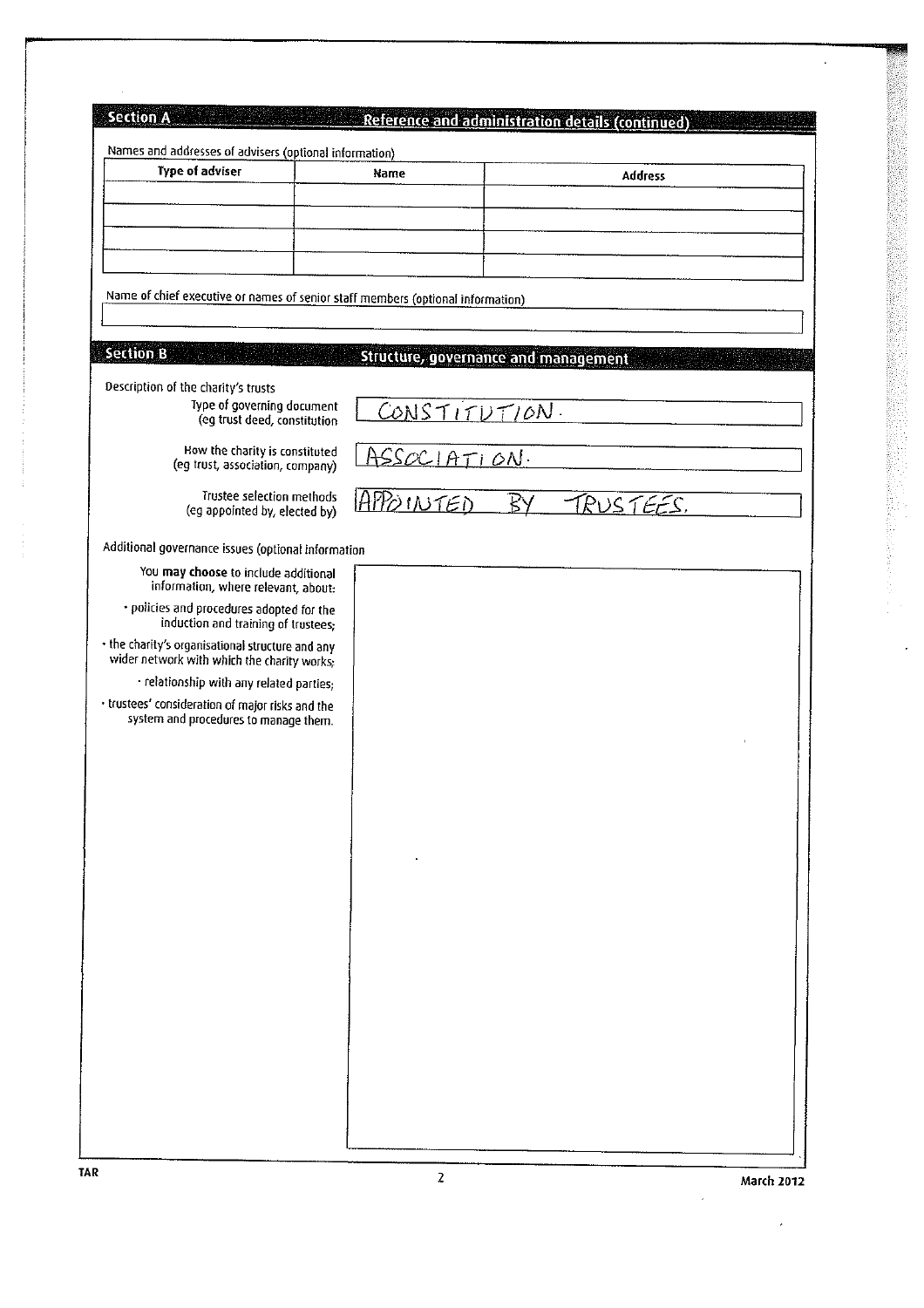**Section C Objectives and activities** Summary of the objects of the charity set To relive poverty, distress x suffering out in its governing document in any part of the world Summary of the main activities Raising money for the Amani home undertaken for the public benefit in relation to these objects (include within this section street children in Mashi, Tangania the statutory declaration that trustees have had regard to the guidance issued by the Charity Commission on public benefit) Additional details of objectives and activities (optional information) You may choose to include further statements, where relevant, about: · policy on grantmaking; · policy programme related investment; · contribution made by volunteers. **Section D** Achievements and performance Summary of the main achievements of the Income escreeded expenditure by just over charity during the year Etico. The dispute with the builder of the Amani home continues. This year We now £28,250 in legal Joes. This dispute<br>is with the Amani home, not with FOA (Utc) and it has been going on for a round Syears. The adultation has gone against the home and it seems certain a settlement will need to be reciclied, and this naybe several hurdred thourard pounds. FOR (UK) will be make a substantial contribution this sum. Reserves have been towards built up for this over the past years The dispute concerns the cost of building the Amani home, completed in Easty 2008  $\overline{\mathbf{3}}$ 

TAR

**March 2012**